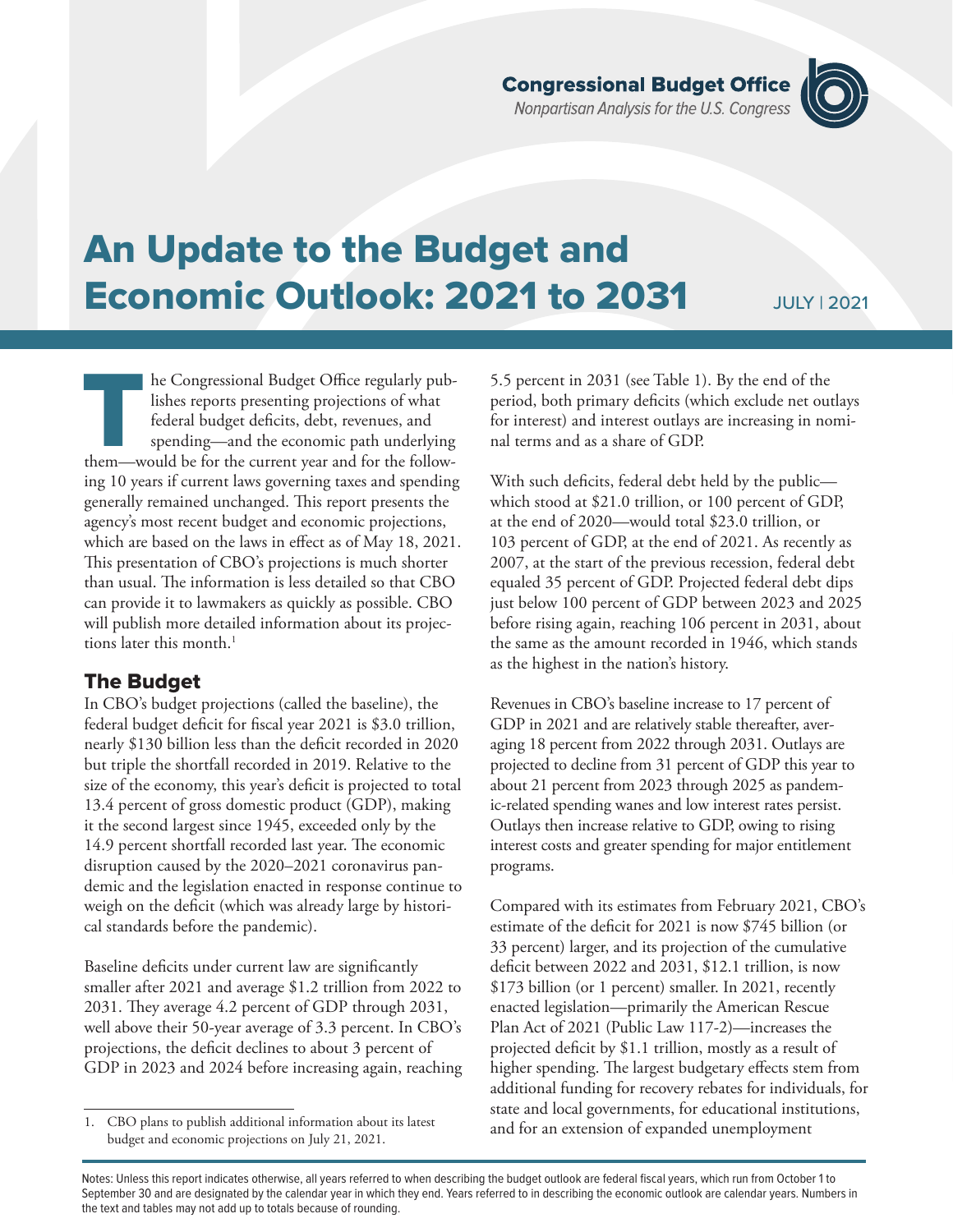#### <span id="page-1-0"></span>**Table 1.**

## CBO's Baseline Budget Projections, by Category

|                               |                               |                          |                        |        |        |        |                                           |        |                   |          |                                                                                     |          | <b>Total</b>                                                                                        |                   |
|-------------------------------|-------------------------------|--------------------------|------------------------|--------|--------|--------|-------------------------------------------|--------|-------------------|----------|-------------------------------------------------------------------------------------|----------|-----------------------------------------------------------------------------------------------------|-------------------|
|                               | Actual,<br>2020               | 2021                     | 2022                   | 2023   | 2024   | 2025   | 2026                                      | 2027   | 2028              | 2029     | 2030                                                                                | 2031     | $2022 -$<br>2026                                                                                    | $2022 -$<br>2031  |
|                               | <b>In Billions of Dollars</b> |                          |                        |        |        |        |                                           |        |                   |          |                                                                                     |          |                                                                                                     |                   |
| <b>Revenues</b>               |                               |                          |                        |        |        |        |                                           |        |                   |          |                                                                                     |          |                                                                                                     |                   |
| Individual income taxes       | 1,609                         | 1,952                    | 2,328                  | 2,334  | 2,353  | 2,383  | 2,586                                     | 2,792  | 2,871             | 2,979    | 3,091                                                                               | 3,209    | 11,984                                                                                              | 26,926            |
| Payroll taxes                 | 1,310                         | 1,346                    | 1,391                  | 1,504  | 1,550  | 1,588  | 1,644                                     | 1,703  | 1,768             | 1,834    | 1,900                                                                               | 1,968    | 7,677                                                                                               | 16,849            |
| Corporate income taxes        | 212                           | 238                      | 317                    | 379    | 390    | 402    | 401                                       | 391    | 393               | 393      | 393                                                                                 | 397      | 1,889                                                                                               | 3,857             |
| Other                         | 291                           | 306                      | 355                    | 381    | 378    | 359    | 354                                       | 367    | 364               | 366      | 371                                                                                 | 382      | 1,827                                                                                               | 3,676             |
| <b>Total</b>                  | 3,421                         | 3,842                    | 4,390                  | 4,597  | 4,671  | 4,734  | 4,984                                     | 5,253  | 5,396             | 5,572    | 5,754                                                                               | 5,957    | 23,376                                                                                              | 51,308            |
| On-budget                     | 2,456                         | 2.863                    | 3,401                  | 3.513  | 3,542  | 3.566  | 3,773                                     | 3.995  | 4,091             | 4,218    | 4.352                                                                               | 4,506    | 17,796                                                                                              | 38,957            |
| Off-budget <sup>a</sup>       | 965                           | 979                      | 989                    | 1,085  | 1.128  | 1,168  | 1,211                                     | 1,258  | 1,306             | 1,354    | 1,402                                                                               | 1,451    | 5,581                                                                                               | 12,351            |
| <b>Outlays</b>                |                               |                          |                        |        |        |        |                                           |        |                   |          |                                                                                     |          |                                                                                                     |                   |
| Mandatory                     | 4,577                         | 4,862                    | 3,589                  | 3,461  | 3,488  | 3,711  | 3,907                                     | 4,088  | 4,418             | 4,446    | 4,780                                                                               | 5,025    | 18,155                                                                                              | 40,912            |
| Discretionary                 | 1,628                         | 1,652                    | 1,649                  | 1,610  | 1,592  | 1,625  | 1,660                                     | 1,701  | 1,746             | 1,778    | 1,827                                                                               | 1,877    | 8,136                                                                                               | 17,065            |
| Net interest                  | 345                           | 331                      | 306                    | 315    | 344    | 396    | 467                                       | 541    | 628               | 712      | 808                                                                                 | 910      | 1,826                                                                                               | 5,425             |
| <b>Total</b>                  | 6,550                         | 6,845                    | 5,544                  | 5,386  | 5,423  | 5,731  | 6,033                                     | 6,330  | 6,792             | 6,935    | 7,415                                                                               | 7,812    | 28,118                                                                                              | 63,402            |
| On-budget                     | 5,598                         | 5,846                    | 4,469                  | 4,231  | 4,191  | 4,418  | 4,642                                     | 4,854  | 5,222             | 5,268    | 5,647                                                                               | 5,939    | 21,950                                                                                              | 48,880            |
| Off-budget <sup>a</sup>       | 953                           | 999                      | 1,075                  | 1,155  | 1,233  | 1,313  | 1,391                                     | 1,476  | 1,570             | 1,667    | 1,769                                                                               | 1,873    | 6,167                                                                                               | 14,521            |
| Deficit (-) or Surplus        |                               |                          | $-3,129 -3,003 -1,153$ | $-789$ | $-753$ |        |                                           |        |                   |          | -998 -1,049 -1,077 -1,395 -1,363 -1,661                                             | $-1,855$ |                                                                                                     | $-4,741 - 12,093$ |
| On-budget                     |                               | $-3.142 - 2.984 - 1.067$ |                        | $-718$ | $-648$ | $-852$ | $-869$                                    | $-859$ | $-1,131$          | $-1,050$ | $-1,294$                                                                            | $-1,434$ | $-4,155$                                                                                            | $-9,923$          |
| Off-budget <sup>a</sup>       | 13                            | $-19$                    | -86                    | $-71$  | $-104$ | $-146$ | $-180$                                    | $-218$ | $-264$            | $-313$   | $-367$                                                                              | $-422$   | $-587$                                                                                              | $-2,170$          |
| Debt Held by the Public       |                               |                          |                        |        |        |        |                                           |        |                   |          | 21,017 23,012 24,392 25,156 25,959 26,967 28,062 29,185 30,733 32,119 33,913 35,827 |          | n.a.                                                                                                | n.a.              |
| <b>Memorandum:</b>            |                               |                          |                        |        |        |        |                                           |        |                   |          |                                                                                     |          |                                                                                                     |                   |
| <b>Gross Domestic Product</b> |                               |                          |                        |        |        |        |                                           |        |                   |          |                                                                                     |          | 21,000 22,401 24,323 25,356 26,191 27,076 28,033 29,103 30,195 31,305 32,449 33,670 130,980 287,702 |                   |
|                               |                               |                          |                        |        |        |        | As a Percentage of Gross Domestic Product |        |                   |          |                                                                                     |          |                                                                                                     |                   |
| <b>Revenues</b>               |                               |                          |                        |        |        |        |                                           |        |                   |          |                                                                                     |          |                                                                                                     |                   |
| Individual income taxes       | 7.7                           | 8.7                      | 9.6                    | 9.2    | 9.0    | 8.8    | 9.2                                       | 9.6    | 9.5               | 9.5      | 9.5                                                                                 | 9.5      | 9.1                                                                                                 | 9.4               |
| Payroll taxes                 | 6.2                           | 6.0                      | 5.7                    | 5.9    | 5.9    | 5.9    | 5.9                                       | 5.9    | 5.9               | 5.9      | 5.9                                                                                 | 5.8      | 5.9                                                                                                 | 5.9               |
| Corporate income taxes        | 1.0                           | 1.1                      | 1.3                    | 1.5    | 1.5    | 1.5    | 1.4                                       | 1.3    | 1.3               | 1.3      | 1.2                                                                                 | 1.2      | 1.4                                                                                                 | 1.3               |
| Other                         | 1.4                           | 1.4                      | 1.5                    | 1.5    | 1.4    | 1.3    | 1.3                                       | 1.3    | 1.2               | 1.2      | 1.1                                                                                 | 1.1      | 1.4                                                                                                 | 1.3               |
| <b>Total</b>                  | 16.3                          | 17.2                     | 18.1                   | 18.1   | 17.8   | 17.5   | 17.8                                      | 18.0   | 17.9              | 17.8     | 17.7                                                                                | 17.7     | 17.8                                                                                                | 17.8              |
| On-budget                     | 11.7                          | 12.8                     | 14.0                   | 13.9   | 13.5   | 13.2   | 13.5                                      | 13.7   | 13.5              | 13.5     | 13.4                                                                                | 13.4     | 13.6                                                                                                | 13.5              |
| Off-budget <sup>a</sup>       | 4.6                           | 4.4                      | 4.1                    | 4.3    | 4.3    | 4.3    | 4.3                                       | 4.3    | 4.3               | 4.3      | 4.3                                                                                 | 4.3      | 4.3                                                                                                 | 4.3               |
| <b>Outlays</b>                |                               |                          |                        |        |        |        |                                           |        |                   |          |                                                                                     |          |                                                                                                     |                   |
| Mandatory                     | 21.8                          | 21.7                     | 14.8                   | 13.7   | 13.3   | 13.7   | 13.9                                      | 14.0   | 14.6              | 14.2     | 14.7                                                                                | 14.9     | 13.9                                                                                                | 14.2              |
| Discretionary                 | 7.8                           | 7.4                      | 6.8                    | 6.3    | 6.1    | 6.0    | 5.9                                       | 5.8    | 5.8               | 5.7      | 5.6                                                                                 | 5.6      | 6.2                                                                                                 | 5.9               |
| Net interest                  | 1.6                           | 1.5                      | 1.3                    | 1.2    | 1.3    | 1.5    | 1.7                                       | 1.9    | 2.1               | 2.3      | 2.5                                                                                 | 2.7      | 1.4                                                                                                 | 1.9               |
| <b>Total</b>                  | 31.2                          | 30.6                     | 22.8                   | 21.2   | 20.7   | 21.2   | 21.5                                      | 21.7   | 22.5              | 22.2     | 22.9                                                                                | 23.2     | 21.5                                                                                                | 22.0              |
| On-budget                     | 26.7                          | 26.1                     | 18.4                   | 16.7   | 16.0   | 16.3   | 16.6                                      | 16.7   | 17.3              | 16.8     | 17.4                                                                                | 17.6     | 16.8                                                                                                | 17.0              |
| Off-budget <sup>a</sup>       | 4.5                           | 4.5                      | 4.4                    | 4.6    | 4.7    | 4.9    | 5.0                                       | 5.1    | 5.2               | 5.3      | 5.5                                                                                 | 5.6      | 4.7                                                                                                 | 5.0               |
| Deficit (-) or Surplus        | $-14.9$                       | $-13.4$                  | $-4.7$                 | $-3.1$ | $-2.9$ | $-3.7$ | $-3.7$                                    | $-3.7$ | $-4.6$            | $-4.4$   | $-5.1$                                                                              | $-5.5$   | $-3.6$                                                                                              | $-4.2$            |
| On-budget                     | $-15.0$                       | $-13.3$                  | $-4.4$                 | $-2.8$ | $-2.5$ | $-3.1$ | $-3.1$                                    | $-3.0$ | $-3.7$            | $-3.4$   | $-4.0$                                                                              | $-4.3$   | $-3.2$                                                                                              | $-3.4$            |
| Off-budget <sup>a</sup>       | 0.1                           | $-0.1$                   | $-0.4$                 | $-0.3$ | $-0.4$ | $-0.5$ | $-0.6$                                    | $-0.7$ | $-0.9$            | $-1.0$   | $-1.1$                                                                              | $-1.3$   | $-0.4$                                                                                              | $-0.8$            |
| Debt Held by the Public       |                               |                          | 100.1 102.7 100.3      | 99.2   | 99.1   | 99.6   | 100.1                                     |        | 100.3 101.8 102.6 |          | 104.5                                                                               | 106.4    | n.a.                                                                                                | n.a.              |

Data source: Congressional Budget Office. See [www.cbo.gov/publication/57218#data](http://www.cbo.gov/publication/57218#data).

n.a. = not applicable.

a. The revenues and outlays of the Social Security trust funds and the net cash flow of the Postal Service are classified as off-budget.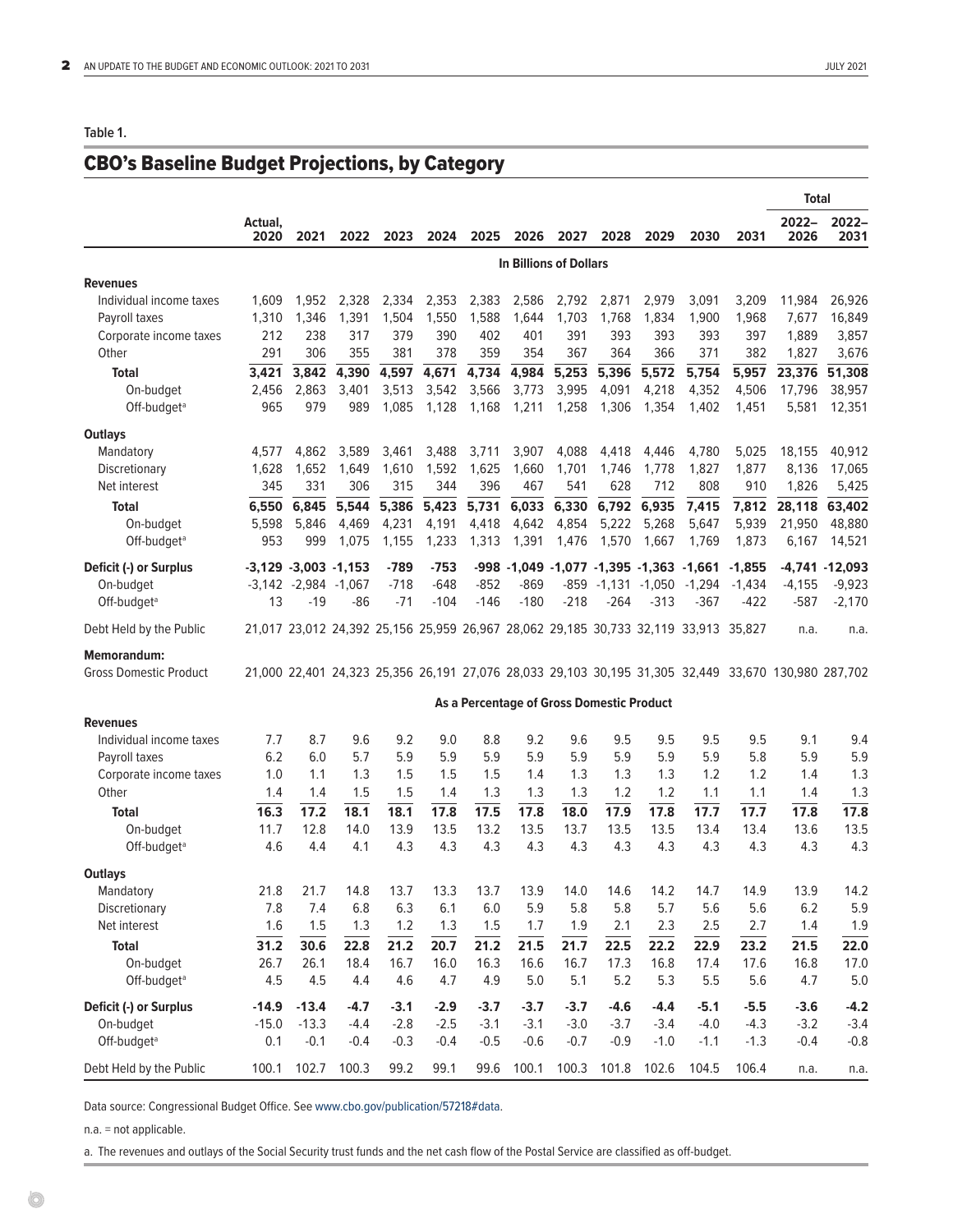compensation. The effects of a stronger economy as well as technical changes (that is, changes that are neither legislative nor economic) partially offset the deficit effects of recently enacted legislation. For subsequent years, CBO has increased its projections of both revenues and outlays—the former by more than the latter.

Projected revenues over the next decade are now higher because of the stronger economy and consequent higher taxable incomes. In addition, tax collections in 2020 and 2021—particularly amounts collected from individual income taxes—were stronger than the amounts implied by currently available data on economic activity and the past relationship with revenues. In CBO's projections, that unexpected strength dissipates over the next few years. Besides resulting from the direct effects of recent legislation, the changes to outlays since February over the projection period are largely attributable to higher interest rates (which boost net interest costs) and higher projected inflation and wages (which increase the costs of major benefit programs).

CBO's projections are constructed in accordance with the Balanced Budget and Emergency Deficit Control Act of 1985 (P.L. 99-177) and the Congressional Budget Act of 1974 (P.L. 93-344). Those laws require CBO to construct its baseline projections under the assumption that current laws governing revenues and spending will generally stay the same and that discretionary appropriations in future years will match current funding, with adjustments for inflation.<sup>2</sup>

CBO's baseline is not intended to provide a forecast of future budgetary and economic outcomes; rather, it provides a benchmark that policymakers can use to assess the potential effects of future policy decisions. Future legislative action could lead to markedly different outcomes. Even if federal laws remained unaltered for the next decade, actual budgetary outcomes would probably differ from CBO's baseline—not only because of unanticipated economic developments, but also as a result of many other factors that affect federal revenues and outlays.

### The Economy

As the pandemic eases and demand for consumer services surges, real (inflation-adjusted) GDP is projected to increase by 7.4 percent and surpass its potential (maximum sustainable) level by the end of 2021 (see [Table 2\)](#page-3-0). The annual growth of real GDP averages 2.8 percent during the five-year period from 2021 to 2025, exceeding the 2.0 percent growth rate of real potential GDP. Over the 2026–2031 period, real GDP growth averages 1.6 percent, which is less than its long-term historical average, primarily because the labor force is expected to grow more slowly than it has in the past.

In CBO's projections, employment grows quickly in the second half of 2021—reflecting increased demand for goods and services and the waning of factors dampening the supply of labor, including health concerns and enhanced unemployment insurance benefits. Employment surpasses its prepandemic level in mid-2022. The unemployment rate declines through 2022 and then remains near or below 4.0 percent for several years.

Inflation rises sharply in 2021 and then moderates. The price index for personal consumption expenditures (PCE) rises by 2.8 percent this year, as increases in the supply of goods and services lag behind increases in the demand for them, adding to inflationary pressures. By 2022, increases in supply keep up with increases in demand, and PCE price inflation falls to 2.0 percent during the year. After 2022, PCE price inflation remains at 2.1 percent through 2025, above its rate before the pandemic. The interest rate on 10-year Treasury notes remains low but rises as the economy continues to expand, reaching 2.7 percent by the end of 2025.

Compared with its estimates in February 2021, CBO now projects stronger economic growth. Three main factors are responsible for that result. First, the agency expects recently enacted fiscal policies to boost output. Second, CBO projects that the effects of social distancing on economic activity in 2021 will be smaller than the effects it projected in February, reflecting a more rapid return to normalcy. Third, CBO has raised its estimate of the consumer spending that results from the additional savings that households accumulated during the pandemic. As a result, the agency's projections of inflation are also higher than the projections it made in February, as output now exceeds its potential level sooner and by a larger amount than previously anticipated. Interest rates are also projected to be higher than CBO expected in February, reflecting the more positive outlook for economic growth.

<sup>2.</sup> In consultation with the House and Senate Committees on the Budget, however, CBO deviated from those standard procedures when constructing its current baseline for discretionary spending. Because of the unusual size and nature of the emergency funding provided in response to the coronavirus pandemic, the agency did not extrapolate the \$184 billion in discretionary budget authority that has been provided for such purposes so far in 2021. Other emergency funding was projected to continue in the future, with increases for inflation each year after 2021.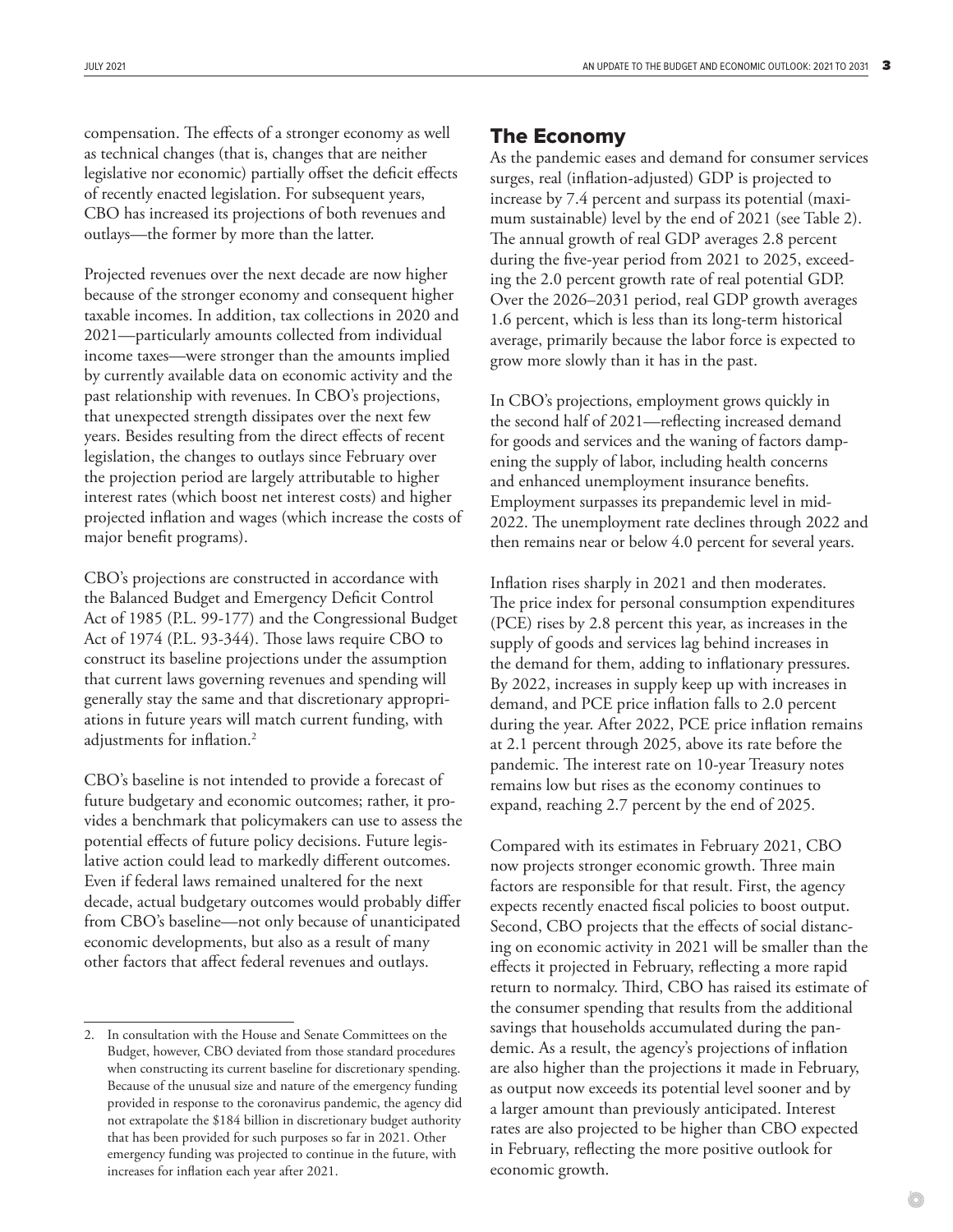#### <span id="page-3-0"></span>**Table 2.**

#### CBO's Economic Projections for Calendar Years 2021 to 2031

|                                                                |                                                         |        |      |      | <b>Annual Average</b> |                  |  |  |  |  |
|----------------------------------------------------------------|---------------------------------------------------------|--------|------|------|-----------------------|------------------|--|--|--|--|
|                                                                | Actual,<br>2020                                         | 2021   | 2022 | 2023 | $2024 -$<br>2025      | $2026 -$<br>2031 |  |  |  |  |
|                                                                | Percentage Change From Fourth Quarter to Fourth Quarter |        |      |      |                       |                  |  |  |  |  |
| <b>Gross Domestic Product</b>                                  |                                                         |        |      |      |                       |                  |  |  |  |  |
| Real <sup>a</sup>                                              | $-2.4$                                                  | 7.4    | 3.1  | 1.1  | 1.2                   | 1.6              |  |  |  |  |
| Nominal                                                        | $-1.2$                                                  | 10.7   | 5.3  | 3.3  | 3.4                   | 3.7              |  |  |  |  |
| Inflation                                                      |                                                         |        |      |      |                       |                  |  |  |  |  |
| PCE price index                                                | 1.2                                                     | 2.8    | 2.0  | 2.1  | 2.1                   | 2.1              |  |  |  |  |
| Core PCE price index <sup>b</sup>                              | 1.4                                                     | 2.4    | 2.0  | 2.2  | 2.2                   | 2.1              |  |  |  |  |
| Consumer price index <sup>c</sup>                              | 1.2                                                     | 3.4    | 2.3  | 2.3  | 2.4                   | 2.4              |  |  |  |  |
| Core consumer price index <sup>b</sup>                         | 1.6                                                     | 2.7    | 2.4  | 2.5  | 2.5                   | 2.4              |  |  |  |  |
| GDP price index                                                | 1.3                                                     | 3.0    | 2.1  | 2.2  | 2.1                   | 2.1              |  |  |  |  |
| Employment Cost Index <sup>d</sup>                             | 2.8                                                     | 3.7    | 3.3  | 3.6  | 3.4                   | 3.1              |  |  |  |  |
|                                                                | <b>Fourth-Quarter Level (Percent)</b>                   |        |      |      |                       |                  |  |  |  |  |
| <b>Unemployment Rate</b>                                       | 6.8                                                     | 4.6    | 3.6  | 3.8  | 4.2 <sup>e</sup>      | 4.5 <sup>f</sup> |  |  |  |  |
|                                                                | Percentage Change From Year to Year                     |        |      |      |                       |                  |  |  |  |  |
| <b>Gross Domestic Product</b>                                  |                                                         |        |      |      |                       |                  |  |  |  |  |
| Real <sup>a</sup>                                              | $-3.5$                                                  | 6.7    | 5.0  | 1.5  | 1.2                   | 1.6              |  |  |  |  |
| Nominal                                                        | $-2.3$                                                  | 9.7    | 7.2  | 3.8  | 3.4                   | 3.7              |  |  |  |  |
| Inflation                                                      |                                                         |        |      |      |                       |                  |  |  |  |  |
| PCE price index                                                | 1.2                                                     | 2.6    | 2.1  | 2.1  | 2.1                   | 2.1              |  |  |  |  |
| Core PCE price index <sup>b</sup>                              | 1.4                                                     | 2.2    | 2.0  | 2.2  | 2.2                   | 2.1              |  |  |  |  |
| Consumer price index <sup>c</sup>                              | 1.2                                                     | 3.3    | 2.5  | 2.3  | 2.4                   | 2.4              |  |  |  |  |
| Core consumer price index <sup>b</sup>                         | 1.7                                                     | 2.5    | 2.5  | 2.5  | 2.5                   | 2.4              |  |  |  |  |
| GDP price index                                                | 1.2                                                     | 2.9    | 2.1  | 2.2  | 2.2                   | 2.1              |  |  |  |  |
| Employment Cost Index <sup>d</sup>                             | 2.9                                                     | 3.5    | 3.2  | 3.5  | 3.5                   | 3.1              |  |  |  |  |
|                                                                | <b>Annual Average</b>                                   |        |      |      |                       |                  |  |  |  |  |
| <b>Unemployment Rate (Percent)</b>                             | 8.1                                                     | 5.5    | 3.8  | 3.7  | 4.1                   | 4.4              |  |  |  |  |
| Payroll Employment (Monthly change, in thousands) <sup>9</sup> | $-760$                                                  | 587    | 417  | 70   | 4                     | 42               |  |  |  |  |
| Interest Rates (Percent)                                       |                                                         |        |      |      |                       |                  |  |  |  |  |
| 3-month Treasury bills                                         | 0.4                                                     | $\ast$ | 0.1  | 0.2  | 0.7                   | 1.9              |  |  |  |  |
| 10-year Treasury notes                                         | 0.9                                                     | 1.6    | 1.9  | 2.0  | 2.4                   | 3.2              |  |  |  |  |
| Tax Bases (Percentage of GDP)                                  |                                                         |        |      |      |                       |                  |  |  |  |  |
| Wages and salaries                                             | 44.6                                                    | 43.7   | 43.3 | 43.4 | 43.6                  | 43.7             |  |  |  |  |
| Domestic corporate profits <sup>h</sup>                        | 8.1                                                     | 9.9    | 9.8  | 9.1  | 8.6                   | 7.8              |  |  |  |  |

Data sources: Congressional Budget Office; Bureau of Economic Analysis; Bureau of Labor Statistics; Federal Reserve. See [www.cbo.gov/publication/57218#data](http://www.cbo.gov/publication/57218#data).

GDP = gross domestic product; PCE = personal consumption expenditures; \* = between zero and 0.05 percentage points.

a. Real values are nominal values that have been adjusted to remove the effects of changes in prices.

b. Excludes prices for food and energy.

c. The consumer price index for all urban consumers.

d. The employment cost index for wages and salaries of workers in private industries.

e. Value for the fourth quarter of 2025.

f. Value for the fourth quarter of 2031.

g. The average monthly change, calculated by dividing by 12 the change in payroll employment from the fourth quarter of one calendar year to the fourth quarter of the next.

h. Adjusted to remove distortions in depreciation allowances caused by tax rules and to exclude the effect of inflation on the value of inventories.